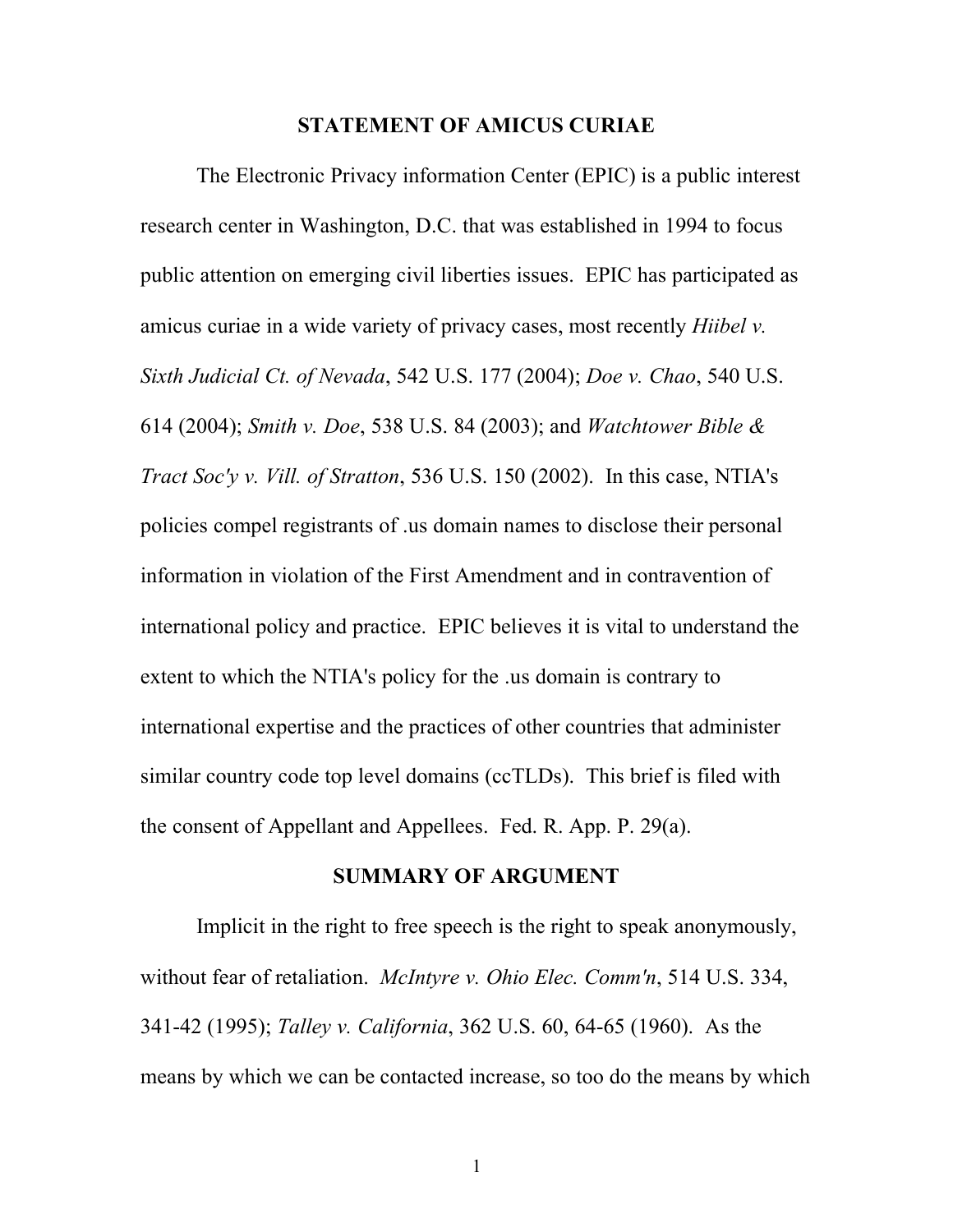we can be retaliated against. Speakers and their right to free speech is not protected merely by shielding their names, but also shielding their personal information from those who would use it to intimidate or harm them. Thus, the right to free speech is not only the right to speak without giving a name, but the right not to disclose personal information as a condition of speech.

The WHOIS database was created to allow system administrators to quickly contact domain owners to track down, isolate, and repair technical problems on the Internet.<sup>1</sup> As more users, both individual and corporate, began to register their own domains, the potential uses for WHOIS grew. In the absence of privacy protections, WHOIS provides an automatic, immediate way to connect the content of a message originating from a domain to its publisher, if not its author. The NTIA has not only failed to implement privacy protections into the .us domain name registration process, it now actively seeks to ban privacy and anonymity protections developed by the private market.

The .us domain, administered by the National Telecommunications and Information Administration (NTIA) through the private company Neustar, thus exposes registrants' personal information and chills their

 <sup>1</sup> For additional background information on WHOIS, see *Privacy and Human Rights: an International Survey of Privacy Laws and Developments* 133-37 (Marc Rotenberg & Cedric Laurant, eds., 2004). *See also* EPIC, *WHOIS* http://www.epic.org/privacy/whois (last visited Apr. 21, 2006).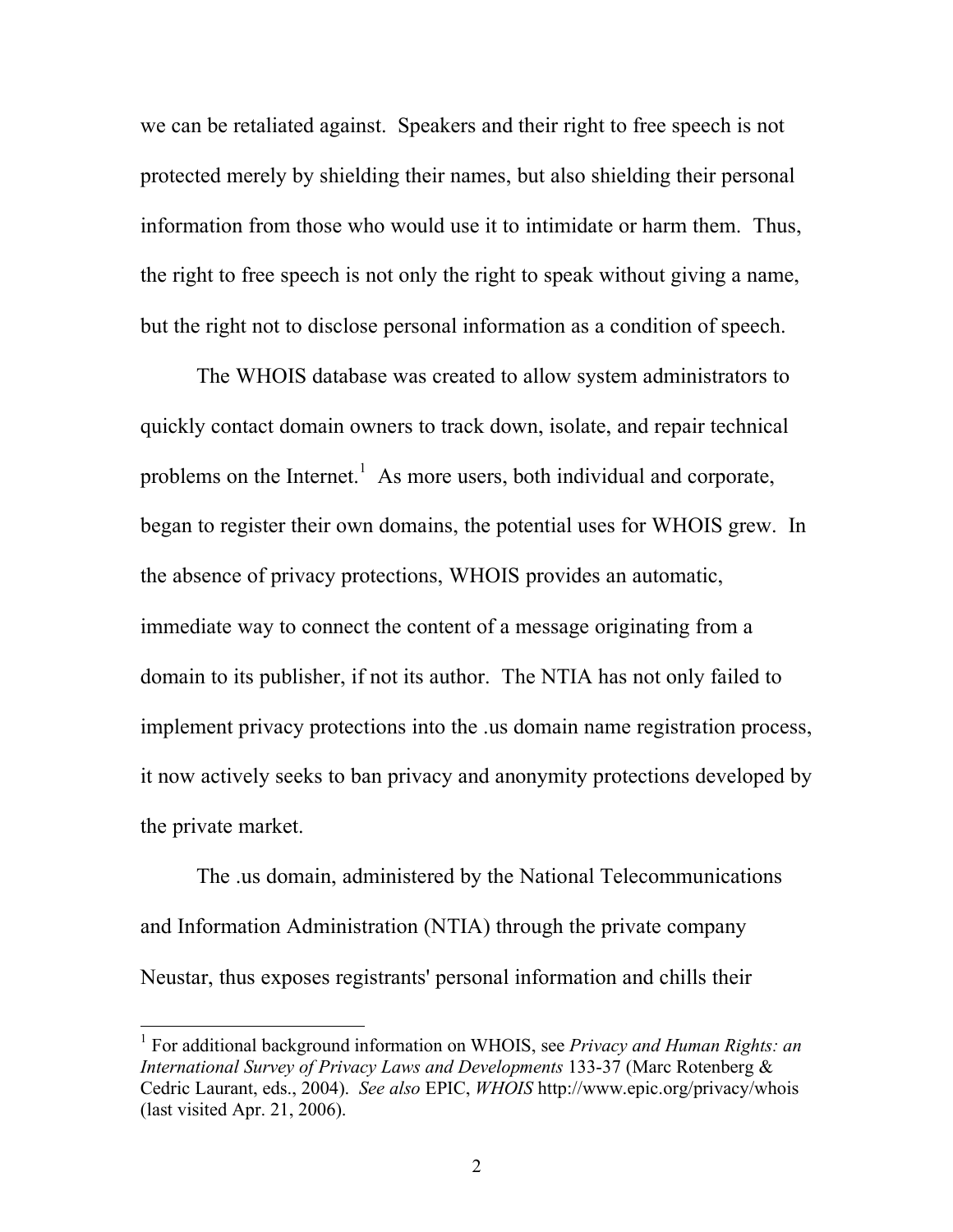speech. An opinion posted on a .us website or originating from a .us email account is thus linked with the name, physical address, email address, and phone number of its author or publisher.<sup>2</sup>

Such a policy is contrary not only to the right to speak and publish freely, it is contrary to the limited purpose of the WHOIS database, and out of step with international consensus on handling domain name registrants' contact information. Several international data protection bodies have addressed the privacy threats inherent in WHOIS, and agree that individuals should not be compelled to broadcast their personal information as a precondition to registering a domain name.

The .us country code top level domain (ccTLD) is also but one of hundreds of ccTLDs, administered by countries and international bodies around the word. Comparing the .us policy to a sampling of other ccTLDs shows that NTIA falls far below the standard for protecting registrants' privacy.

### **ARGUMENT**

### **I. NTIA's Policy Against Proxies Contradicts the Opinions of**

### **International Organizations Expert in Communications Privacy**

 $2$  The District Court appeared to draw a distinction between Peterson's rights as a speaker and those as a publisher, noting that Peterson could have found another domain holder to publish his anonymous opinions. This distinction should not affect Peterson's rights to anonymity, however. *Lovell v. Griffin*, 303 U.S. 444, 452 (1938) (Ordinance prohibiting anonymous distribution of materials authored by others unconstitutional).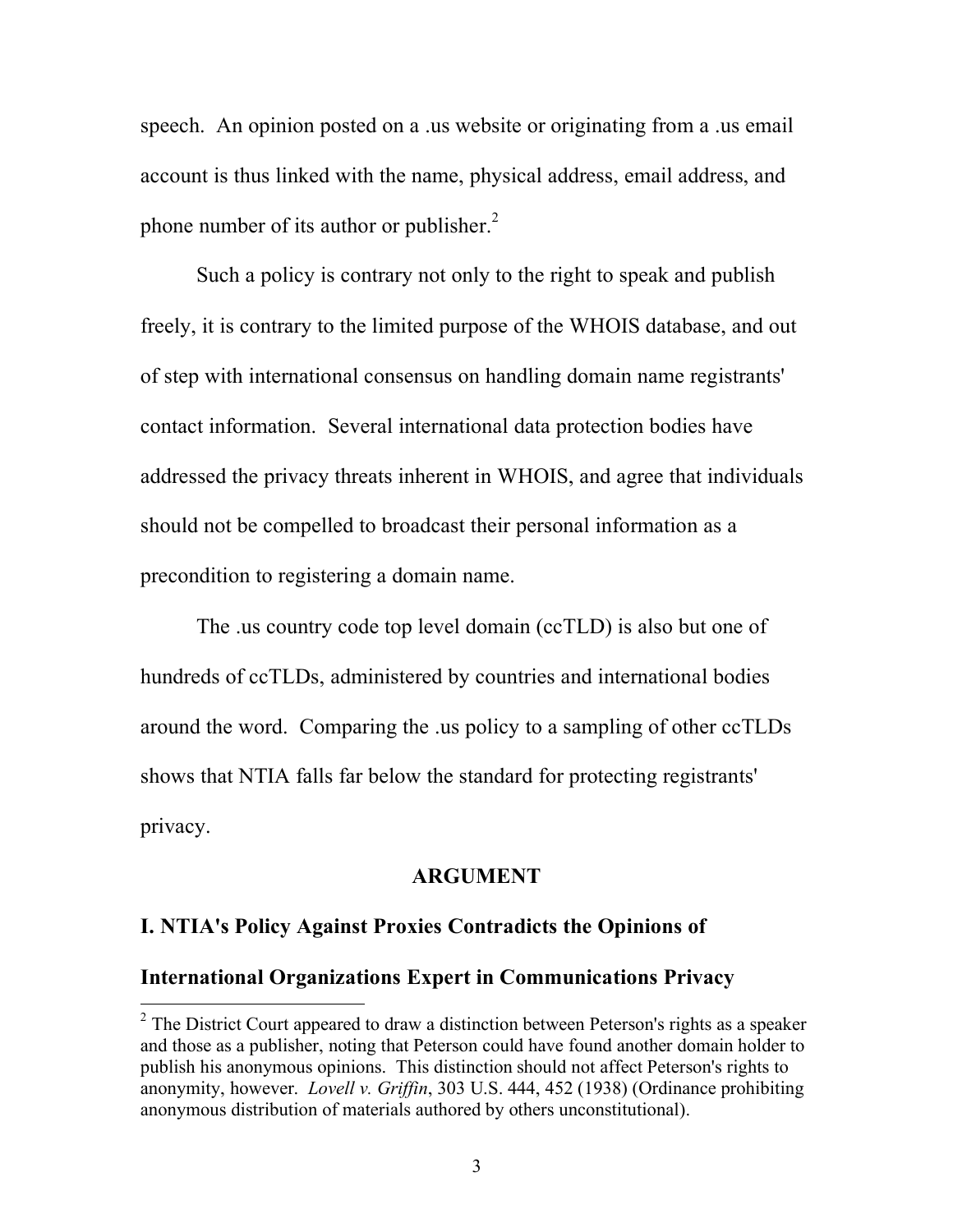The need to safeguard the privacy of those who register Internet domain names antedates NTIA's policy of prohibiting proxies. Several international organizations have addressed the issue of WHOIS privacy, and these experts are in consensus that registrants should not be compelled to disclose personal information. These organizations include the International Working Group on Data Protection in Telecommunications, the Article 26 Working Party, and the Directorate General of Internal Markets for the European Commission.

The International Working Group on Data Protection in Telecommunications (IWGDPT) is composed of the data protection commissioners and telecommunications authorities of various nations. The IWGDPT issued an opinion on WHOIS as early as 2000, stating that collecting and publishing the personal information of registrants violated several national and international laws. IWGDPT, *Common Position on Privacy and Data Protection Aspects of the Registration of Domain Names on the Internet* (2000). <sup>3</sup> According to the IWGDPT, the right to keep information like telephone numbers private "should not be abolished when registering a domain name." *Id.* Furthermore, the IWGDPT stated that the data collected and published through WHOIS should be limited to that

<sup>&</sup>lt;sup>3</sup> http://www.datenschutz-berlin.de/doc/int/iwgdpt/dns\_en.htm.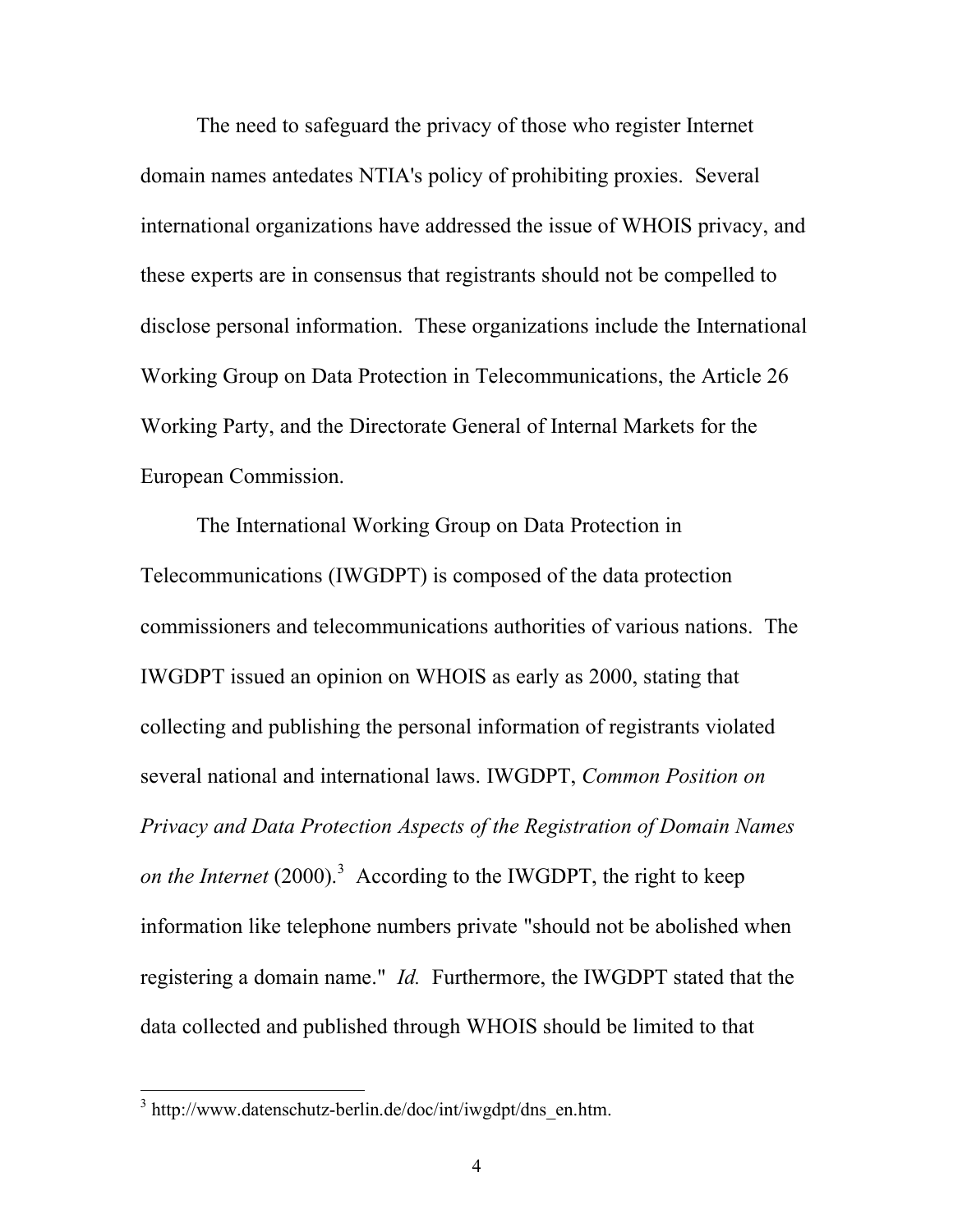which is necessary for WHOIS's original purpose. *Id.* That purpose, according to a recent ICANN determination, is to resolve technical problems with the name servers. E-mail from Generic Names Supporting Organization, ICANN, to GNSO Mailing List (Apr. 12, 2006, 19:03:43  $+0200$ ).<sup>4</sup> Since the personal contact information of the registrant is unnecessary for these purposes, the IWGDPT concluded that such private information should not be collected.

The European Union's Data Protection Directive established the Article 29 Working Party (A29WP) to make recommendations to the European Commission and the public on matters affecting personal data protection and privacy. Council Directive 95/46, art. 29, 1995 O.J. (L 281) 31  $(EC)$ <sup>5</sup> In 2003, the A29WP issued an opinion on WHOIS and its impact on privacy. A29WP, *Opinion 2/2003 on the Application of the Data Protection Principles to the Whois Directories*. <sup>6</sup> In this report, the A29WP concluded that "there is no legal ground justifying the mandatory publication of personal data referring to [an individual] person." *Id.* at 3. The A29WP went on to specifically note that users should be able to use proxies. *Id.* The

 $\frac{1}{4}$ *available at* http://gnso.icann.org/mailing-lists/archives/council/msg02393.html. <sup>5</sup>

*reprinted in The Privacy Law Sourcebook: United States Law, International Law, and Recent Developments* 501-04 (Marc Rotenberg, ed., 2003).

*available at*

http://europa.eu.int/comm/justice\_home/fsj/privacy/docs/wpdocs/2003/wp76\_en.pdf.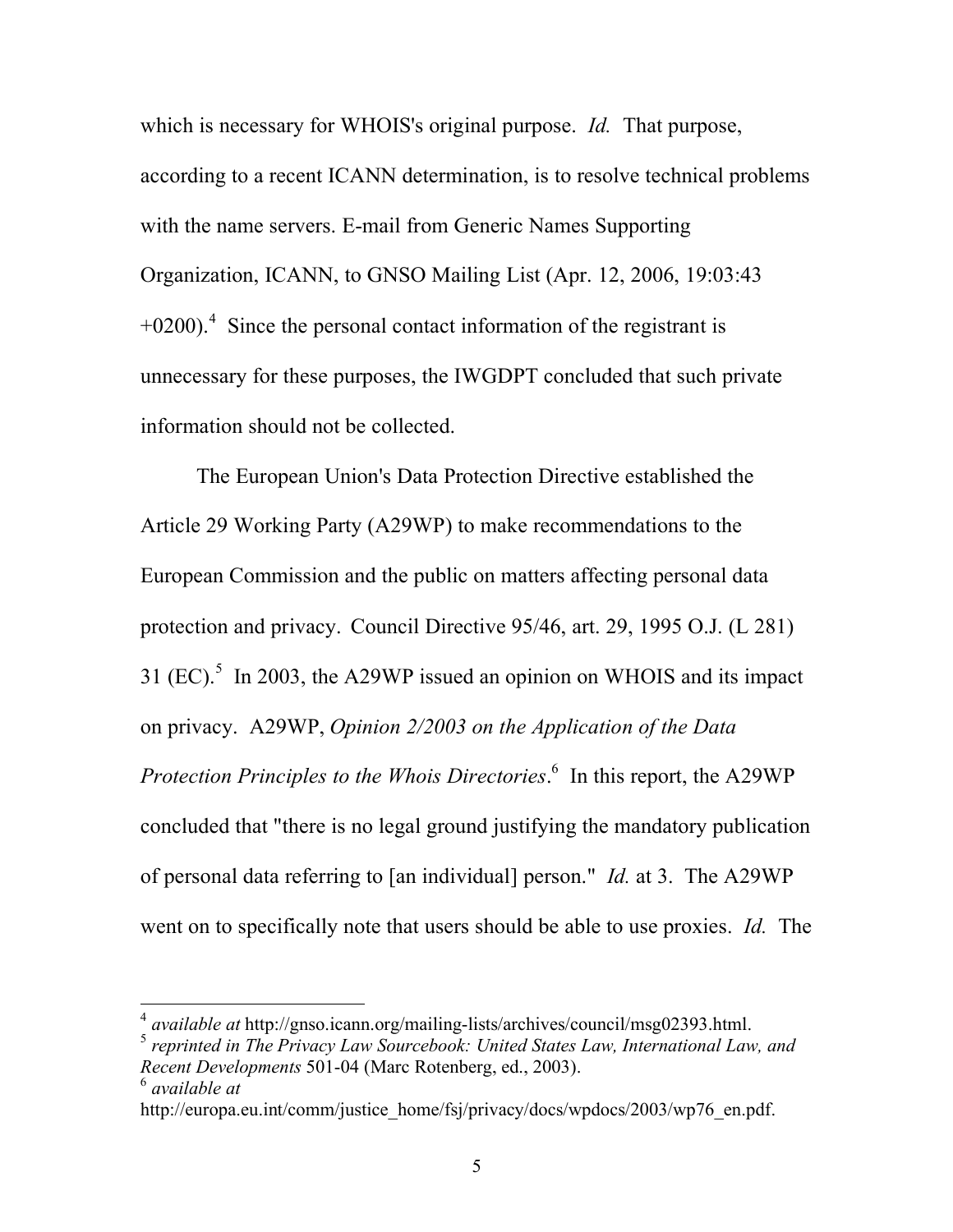A29WP also concluded that WHOIS data should be used only for the original purposes of the database. *Id.*

The European Commission's Internal Market Directorate-General, which coordinates the Commission's commercial policies, also determined that WHOIS directories posed privacy problems. Internal Market Directorate-General, Contribution of the European Commission on the Whois Database  $(2003)$ .<sup>7</sup> The Directorate-General first noted that WHOIS entries contained more personal information than was necessary to fulfill the database's original purpose of resolving technical issues. *Id.* The comment goes on to specifically suggest that "Trusted Third Parties" (i.e., proxies) would be a welcome solution to protecting registrants' privacy. *Id.* It further encouraged that the general public's access to WHOIS data be limited, with necessary information being disclosed for legitimate legal purposes on a case-by-case basis.

# **II. NTIA's Policy of Disclosure for .us Provides Less Privacy than Many Other Countries Provide for their Country Code Domains**

The .us domain is a country code top level domain (ccTLD) that is uniquely under the administrative control of the United States government. There are 243 ccTLDs, each assigned to a particular national body. For

 <sup>7</sup> *available at* http://www.dnso.org/dnso/notes/ec-comments-whois-22jan03.pdf.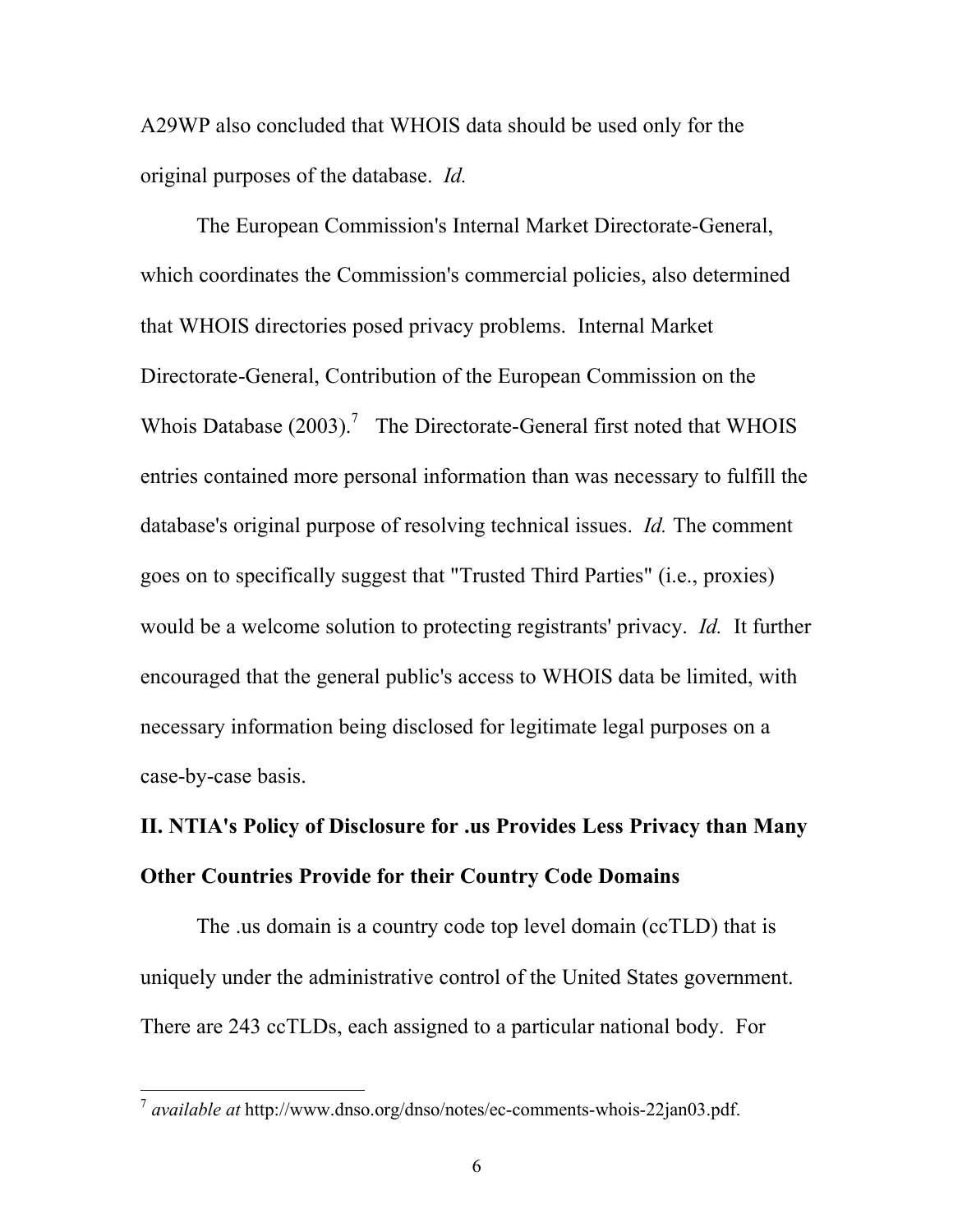instance, just as the .us is administered by a United States entity, the .ca ccTLD is administered by a Canadian authority and the .au ccTLD by an Australian administrator. Each country-specific administrator determines its ccTLD's policy on WHOIS data and how personal information is disclosed.

The WHOIS policies for ccTLDs around the world provide a range of privacy protections. Unfortunately, NTIA's policy is one of the worst. It is particularly unfortunate that a federal agency shows little regard for the privacy rights of those who register an Internet domain name administered by the United States while the United States seeks to promote better human rights practices in other countries. *See* Condoleezza Rice, *Preface* to U.S. State Dep't, Country Reports on Human Rights Practices 2005 (2005).<sup>8</sup>

### **A. ccTLDs Prohibiting Access to Personal Information**

One of the best methods of protecting domain holders' privacy is to refrain from publishing personal contact information in the WHOIS database, rendering the data inaccessible to the general Internet-using public.

Chile's ccTLD, .cl, provides one of the most robust protections for the domain name holders' privacy. Only the administrative and technical contacts can be viewed, and even then, only after a user provides an email address to which the data can be sent. *See* NIC Chile, *Busqueda de*

 $8 \text{ http://www.state.gov/g/dr1/rls/hrrpt/2005/61552.htm.}$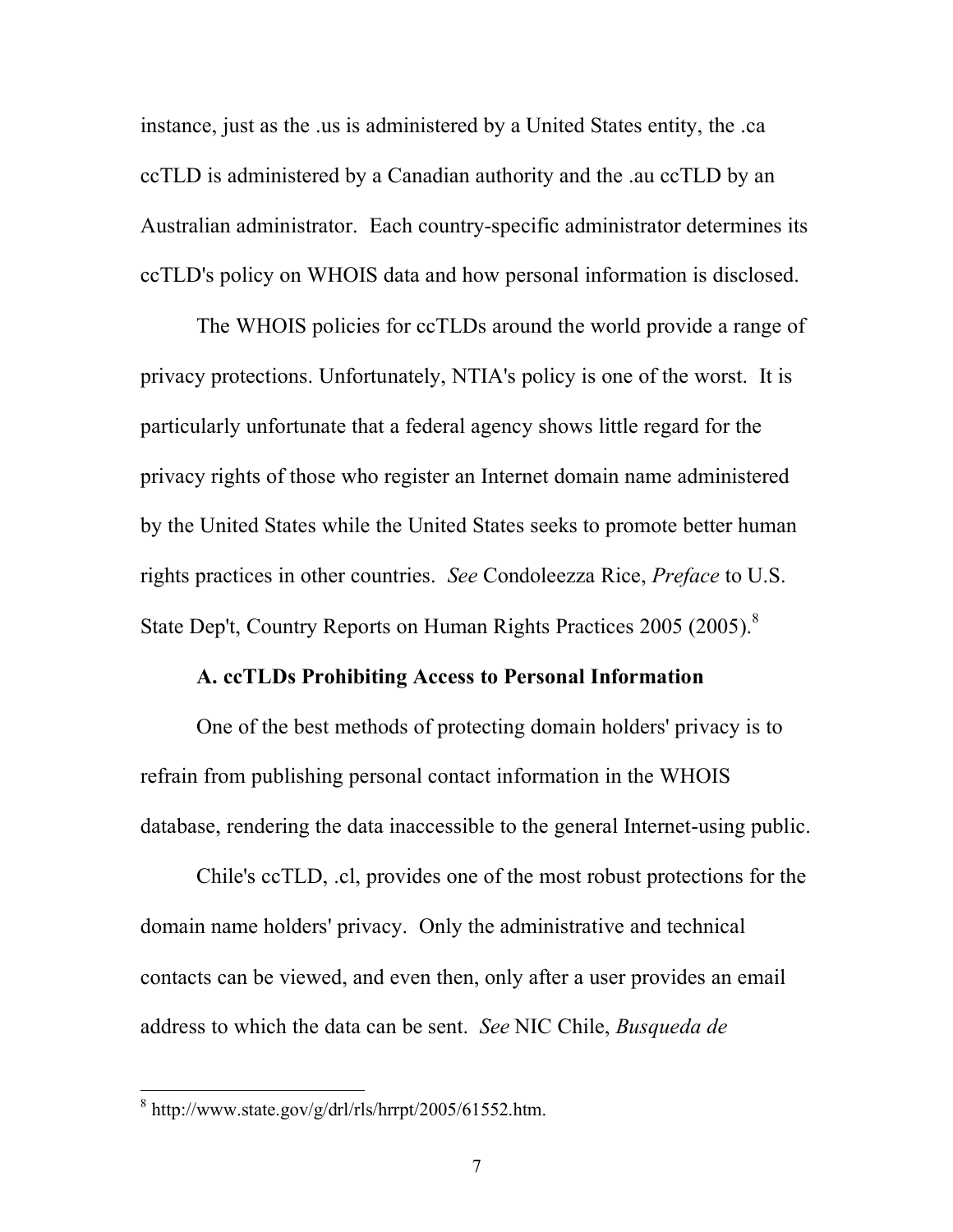*Dominios*. <sup>9</sup> Australia's ccTLD, .au, does not disclose the address, telephone numbers, or fax numbers of domain name holders. Australian Domain Name Administration, *WHOIS Policy* § 4 (2003).<sup>10</sup> Only the name and email address of the holder and technical contact are provided.<sup>11</sup> Canada likewise provides only an email address as a point of contact for the domain name holder, publishing only the contact information for technical and administrative managers, who will often be persons associated with the registrar or Internet service provider, regardless of whether or not a proxy is used. Canadian Internet Registration Authority, *CIRA Privacy Policy v.1.2*,  $86.12$ 

Other ccTLDs' WHOIS policies recognize a distinction between the privacy that should be afforded to natural persons that register an Internet domain name and the accountability required of businesses that register a domain name for commercial purposes. The .eu ccTLD for the European Union requires only an email address as the contact information for a natural person, restricting the disclosure of individuals' physical address and phone

 $9$  http://www.nic.cl/busqueda.html (last visited Apr. 19, 2006). Searches for several .cl domain names reveal this policy. Chile, notably, is one of the treaty signatories that Respondents cited for the proposition that the .us WHOIS must contain personal contact information. Def.'s Opp'n to Prelim. Inj.15.<br><sup>10</sup> http://auda.org.au/policies/auda-2003-08/.

<sup>&</sup>lt;sup>11</sup> Australia was another country cited as a treaty signatory that agreed to provide contact information for domain registrations. Def.'s Opp'n to Prelim. Inj.15.

 $12$  http://www.cira.ca/en/privacypolicy.html (last visited Apr. 19, 2006).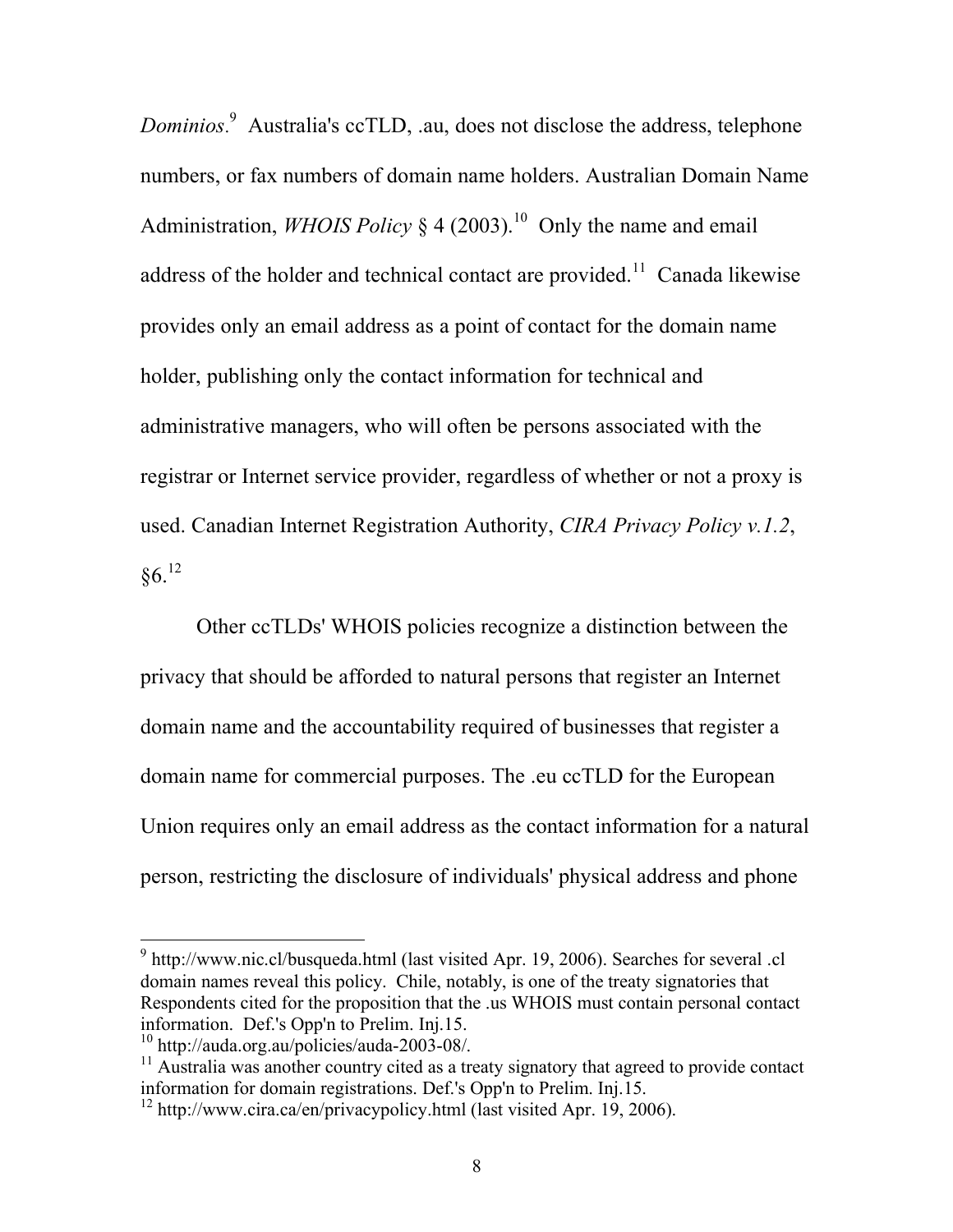number. European Registry of Internet Domain Names, *WHOIS Policy v. 1.0*,  $\frac{2.4}{\text{ii}}$ <sup>13</sup>

In Germany and Switzerland, threats of phone harassment, spam, and identity theft informed the decision to keep private domain name holders' email addresses and phone numbers. DENIC eG, *Data Protection*;<sup>14</sup> SWITCH, *SWITCH WHOIS Gateway*. <sup>15</sup> Facing a lower threat of physical harassment, stalking, and attack in their respective countries, the administrators of the ccTLDs instead provide a mailing address, still noting, however, that domain name holders can provide alternate contact information. *See* DENIC eG, *FAQ for Domain Holders*; <sup>16</sup> SWITCH, *General Terms and Conditions* § 1.6 (2005). 17

Other ccTLDs' WHOIS policies provide even more protection.

Ireland's .ie ccTLD provides no contact information for registrants via

WHOIS--only a registrant's unique "handle." .ie Domain Registry, *Domain* 

<sup>&</sup>lt;sup>13</sup> http://www.eurid.eu/en/shared/documents/whois\_policy\_v1\_0.pdf (last visited Apr. 19,

<sup>2006).</sup> <sup>14</sup> *translated in* http://www.denic.de/en/domains/recht/datenschutz/index.html (last visited Apr. 19, 2006).<br><sup>15</sup> *translated in* http://www.switch.ch/search/whois form.html (Follow hyperlink at

bottom of page, then follow "Search" hyperlink) (last visited Apr. 19, 2006). Searches

<sup>&</sup>lt;sup>16</sup> *translated in* http://www.denic.de/en/faqs/domaininhaber/index.html#section\_98 (last visited Apr. 19, 2006).

<sup>&</sup>lt;sup>17</sup> *translated in* https://nic.switch.ch/reg/terms/AGB\_v7\_en.pdf.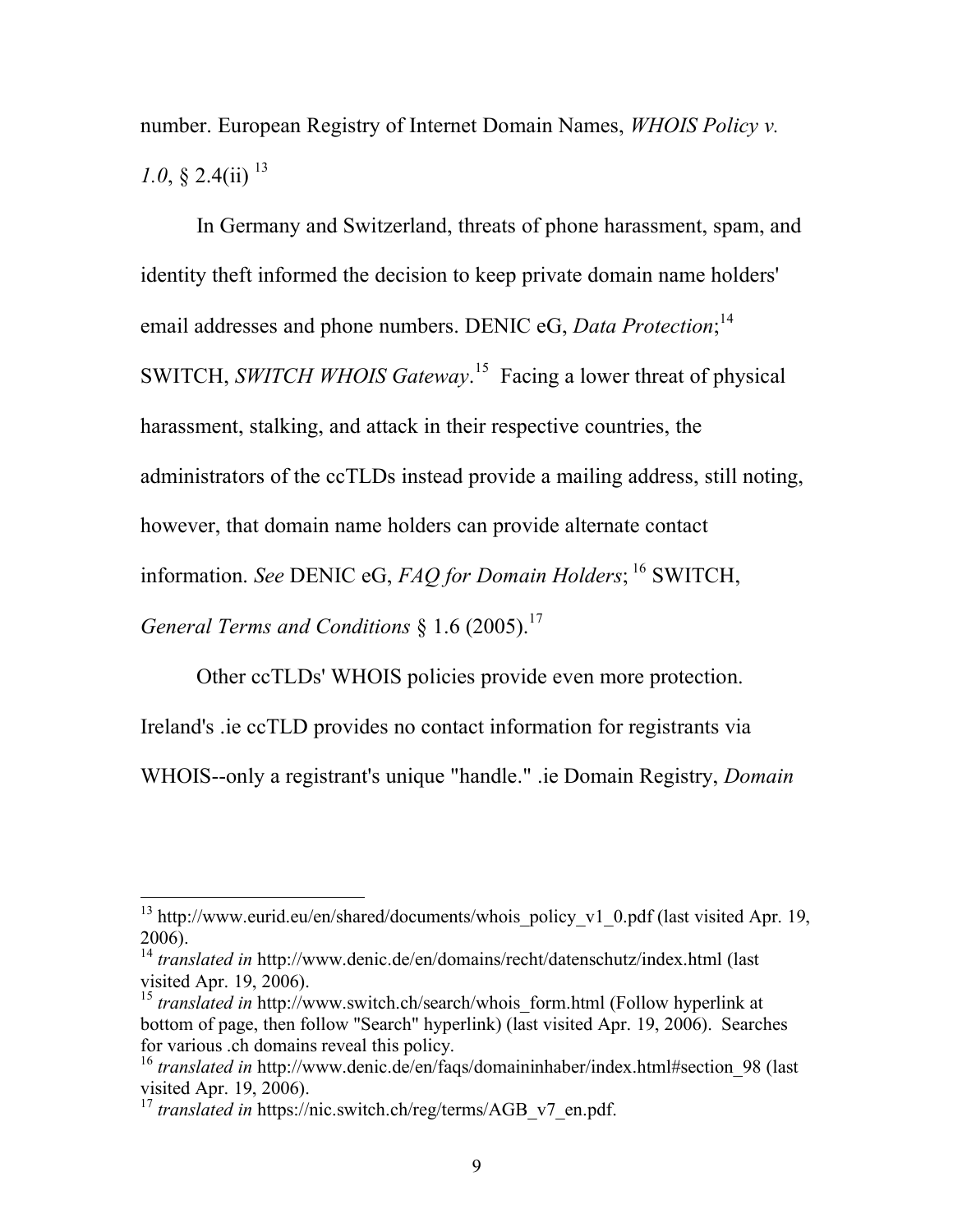*Name Search*. <sup>18</sup> Morocco does not provide any WHOIS data on its .ma domain registrations.<sup>19</sup>

## **B. ccTLDs Allowing Registrants to Opt-Out of Disclosing Information**

A key feature of protecting an individual's privacy rights is the ability to control how information is kept or disclosed. In accordance with this principle, several other countries have ccTLD's WHOIS policies that allow individual users to opt out of the sharing of their personal information in the WHOIS database.

Some ccTLDs add stronger protections for individuals on top of the privacy measure provided for all domain name registrants. For instance, the United Kingdom allows individual users to opt out of having their addresses published on WHOIS. The .uk registry also will not publish the email addresses and phone numbers for registrants, technical contacts, or administrative contacts, for either natural or corporate persons. Nominet,

<sup>&</sup>lt;sup>18</sup> http://www.domainregistry.ie/dns-search.php (last visited Apr. 19, 2006) Searches of several .ie domain names reveal this policy.

 $19$  Multiple attempts with multiple WHOIS clients failed to retrieve any data from the .ma WHOIS database; the administrating authority, ANRT, does not allow Web-based WHOIS searches on its site. ANRT, http://www.anrt.net.ma (last visited Apr. 19, 2006). Morocco is yet another country cited by Defendants as a signatory to a bilateral treaty requiring that the NTIA publish personal information in WHOIS that in fact provides better privacy protection for WHOIS data than does the NTIA. Def.'s Opp'n to Prelim. Inj.15.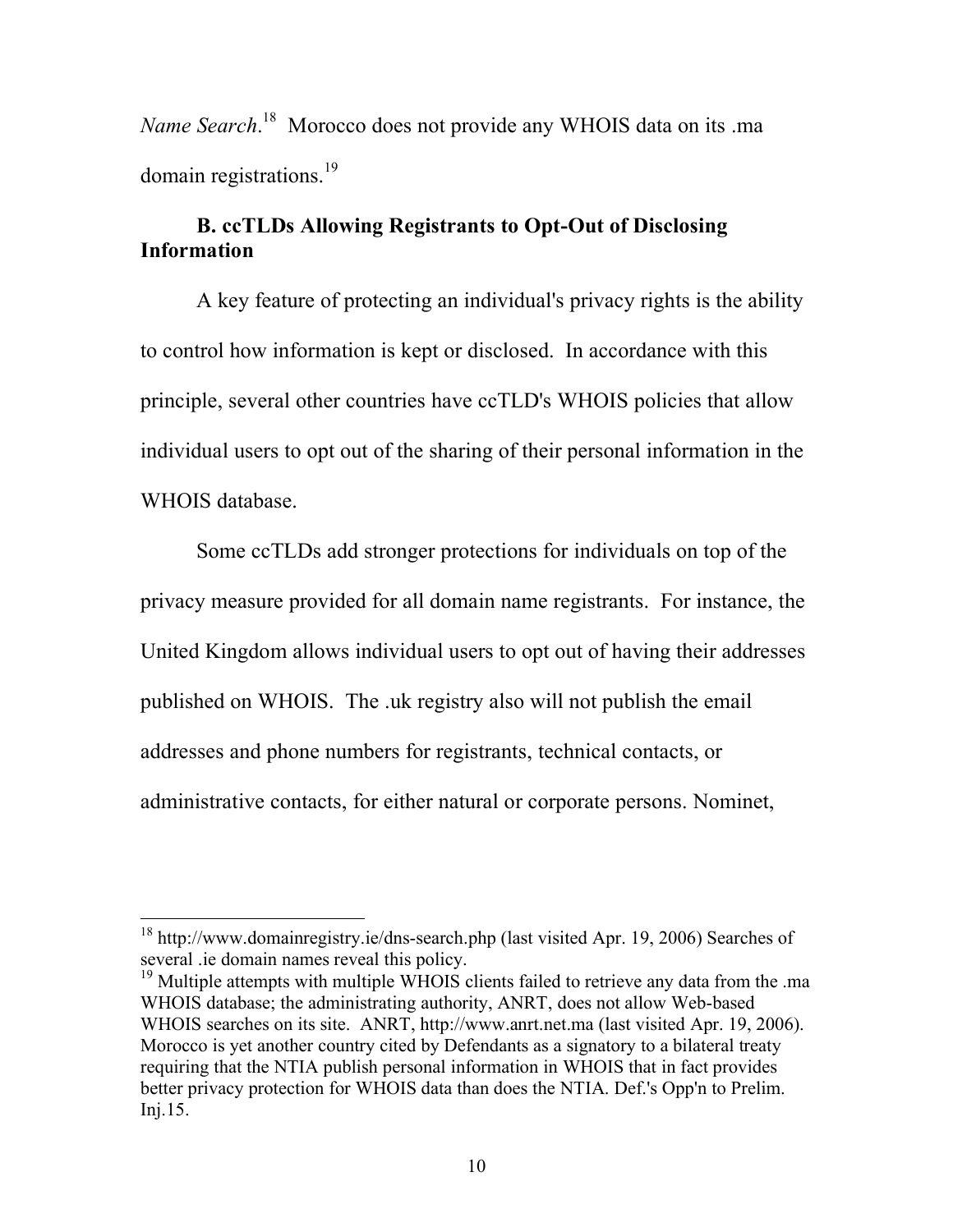*FAQ WHOIS*.<sup>20</sup> The Netherlands lets personal applicants choose to have contact details withheld or withdrawn from published WHOIS data. SIDN, SIDN *and Privacy*.<sup>21</sup> Even organizational and commercial registrants can request this service, if special circumstances exist. *Id.*

Many ccTLDs in other countries provide protections only for individuals. France allows registrants of .nom.fr domains (who must be natural persons) to remove all personal information from the WHOIS database, including the name, address, phone number, fax number, and email address. AFNIC, *fr Naming Charter*, Art. 32<sup>22</sup> Denmark allows users to omit their names, addresses, and identities from WHOIS. DK Hostmaster, *General Conditions* § 9 (2006). <sup>23</sup> Poland's .pl domain also permits "private," or natural, persons to hide their personal information. NASK, *FAQ* WHOIS.<sup>24</sup> Austria allows registrants of .at domains to prevent Internet

 <sup>20</sup> http://www.nic.uk/other/whois/faq/ (last visited Apr. 19, 2006); Nominet, *Consumer Opt Out*, http://www.nic.uk/other/whois/optout/ (last visited Apr. 19, 2006). *See also* Nominet, *WHOIS*, http://www.nic.uk/other/whois/ (last visited Apr. 19, 2006). Searches on the .uk WHOIS reveal this policy.

<sup>&</sup>lt;sup>21</sup> *translated in* http://www.sidn.nl/ace.php/c,728,2999,,,,SIDN and privacy.html (last visited Apr. 19, 2006).<br><sup>22</sup> *translated in* http://www.afnic.fr/obtenir/chartes/nommage-fr\_en

<sup>23</sup> *translated in* http://www.dk-

hostmaster.dk/fileadmin/filer/pdf/generelle\_vilkaar/General\_conditions\_under\_DK\_ver-01.pdf. *See also* DK Hostmaster, *Anonymity*, http://www.dk-

<sup>&</sup>lt;sup>24</sup> *translated in* http://www.dns.pl/english/whois.html (last visited Apr. 19, 2006).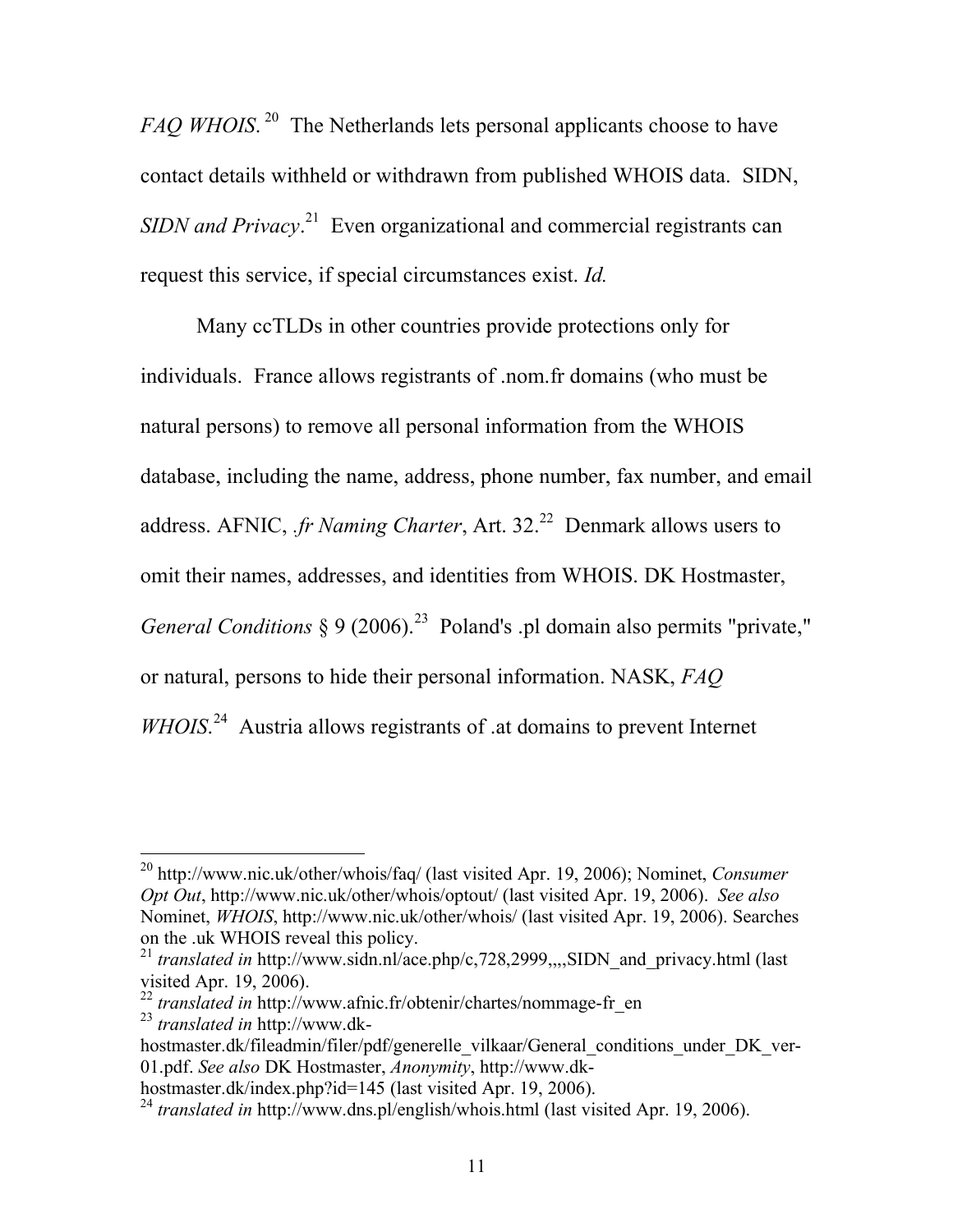searches from revealing their email addresses, phone numbers and fax numbers. Nic.at, *Registration Agreement* § 5 (2004). 25

Canada, which already refrains from publishing individual registrants' contact information, will soon prevent registrants' names from appearing in WHOIS without their specific consent. Canadian Internet Registry Authority, *CIRA Proposed New WHOIS Policy Consultation* 26

## **C. ccTLDs Allowing Registrants to Protect Anonymity Through Third Parties**

Even those countries that do not provide specific protections in their ccTLD policies for privacy and anonymity will note the availability and benefits of proxy services that can safeguard individual registrants. This applies both to countries that do not explicitly limit any data disclosures and countries that specifically require certain disclosures.

For example, Japan's ccTLD registry does not explicitly limit the disclosure of WHOIS information, yet proxy registrations are acknowledged and allowed. JPRS, *Compliance of JP Domain Name Registry Service to "Personal Information Protection Act"* (2005). <sup>27</sup> Germany, however, while

 <sup>25</sup> *translated in* http://www.nic.at/en/registrierungsrichtlinien/#397. *See also* Nic.at, *WHOIS Policy*, http://www.nic.at/en/service/legal\_information/whois\_policy/ (last

visited Apr. 19, 2006).<br><sup>26</sup> http://www.cira.ca/en/Whois/whois\_privacy-policy.html (last visited Apr. 19, 2006).<br><sup>27</sup> *translated in* http://jprs.co.jp/en/topics/050510.html ("In addition, it is noted that the

new services to protect personal information, such as so-called proxy service, are emerging. "). A WHOIS search on the domain name "sony.jp," for instance, reveals that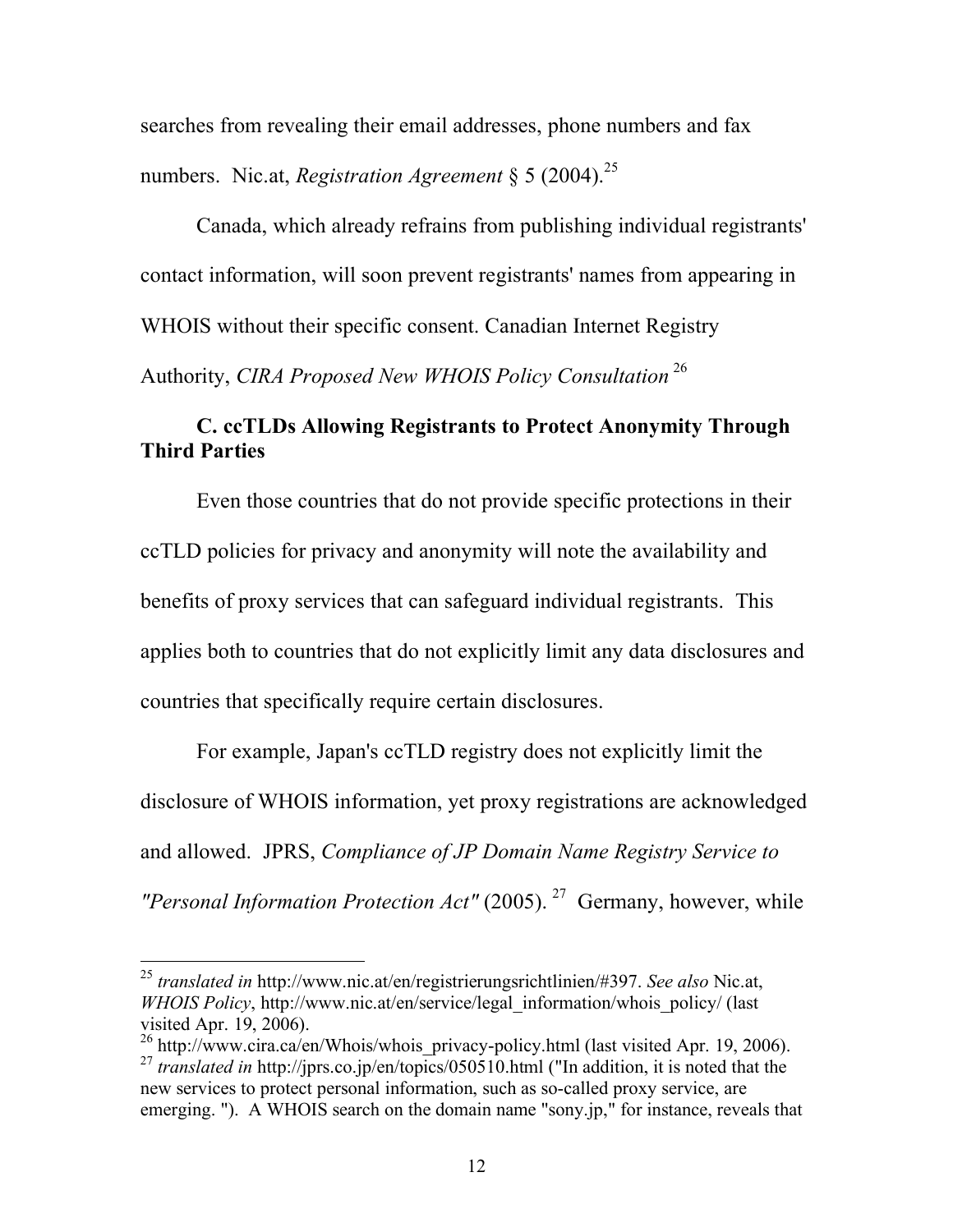specifically noting the policy reasons behind publishing registrants' addresses, notes that registrants may be able to enter instead the address of a trusted third party, who will essentially function as a proxy. *See* DENIC eG, *FAQ for Domain Holders*. <sup>28</sup> The ccTLDs for Austria and Sweden also suggest that a trustee may be designated to provide an address. Nic.at, *WHOIS Policy*; <sup>29</sup> II Foundation, *General Conditions for Registration of Domain Names* § IV.9 (2006)<sup>30</sup>

Other ccTLDs, including Finland's .fi domain, actively promote the use of proxy services to protect the privacy of WHOIS data. During the registration process, the .fi domain gives registrants the option of designating a "representative," a proxy company whose contact information will appear in the WHOIS database. Fi-Domain, *Fi-Domain Instructions*.<sup>31</sup> Switzerland not only allows the use of a trustee-type proxy, it also allows "recognized partners" (i.e., registrars) to act as proxies for registrants who

<u>.</u>

Sony Corporation has registered via a registrar's proxy service, PSI-Japan's Proxy Service Dept. *See* JPRS, *.jp WHOIS*, http://whois.jprs.jp/en/ (last visited Apr. 19, 2006); PSI-Japan, WHOIS Proxy Service, http://www.psi.jp/support/article.php?id=241 (last visited Apr. 19, 2006).

*translated in* http://www.denic.de/en/faqs/domaininhaber/index.html#section 98 (last visited Apr. 19, 2006)

<sup>&</sup>lt;sup>29</sup> http://www.nic.at/en/service/legal\_information/whois\_policy/ (last visited Apr. 19, 2006). <sup>30</sup> *translated in*

http://www.iis.se/english/domaner/allmanna\_villkor\_060315.shtml?lang=en <sup>31</sup> https://domain.ficora.fi/fiDomain/aca.aspx?Target=Help&language=en-GB#HELP\_YLEINEN\_08\_OTSIKKO (last visited Apr. 19, 2006);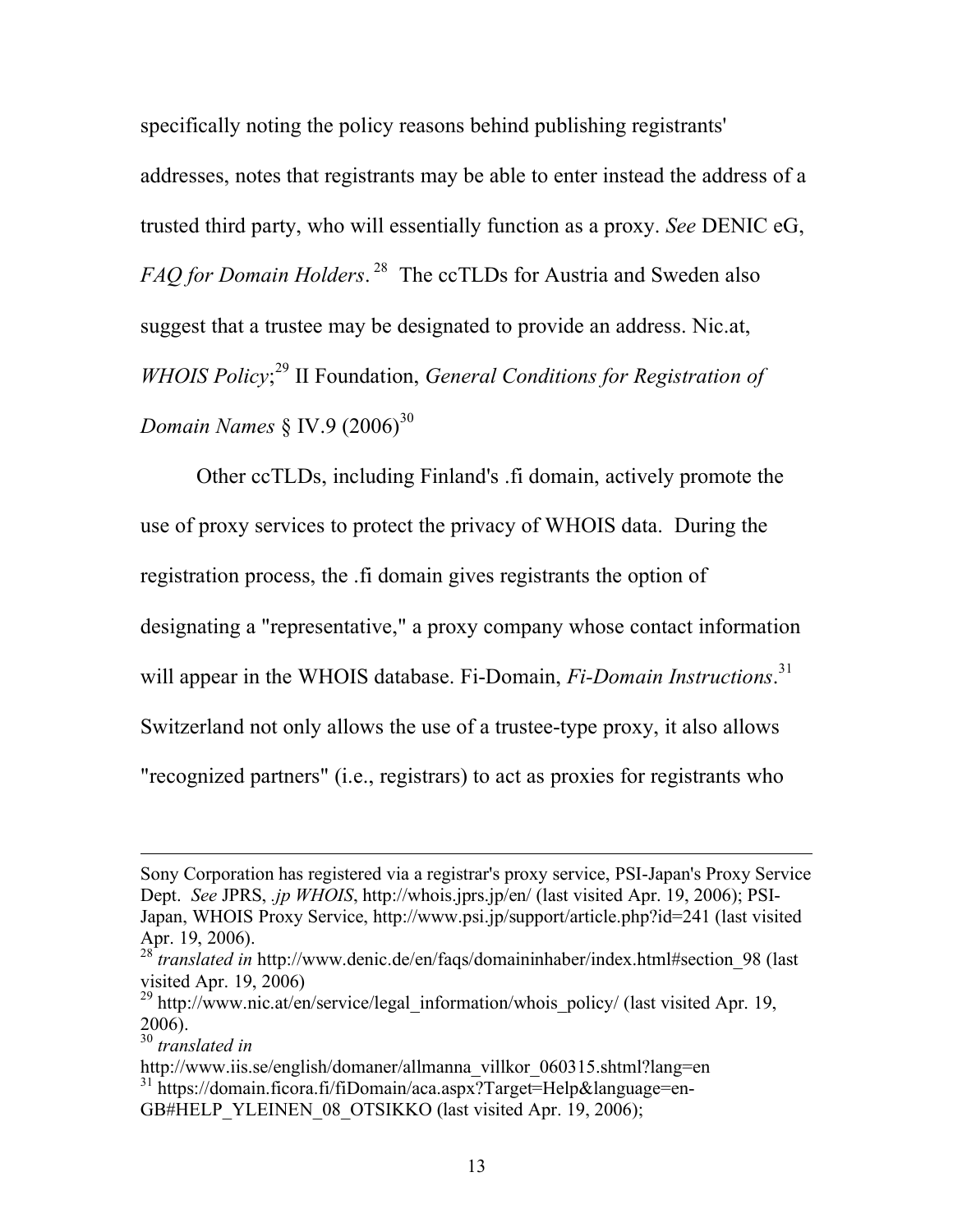remain liable for the content and administration of their domain names. SWITCH, *General Terms and Conditions* § 1.6 (2005) <sup>32</sup>

### **CONCLUSION**

NTIA's WHOIS policy, which actively bars proxy registration, falls below the lower limit of privacy protections set by the policies of other ccTLDs around the world. While other registries actively seek to protect the privacy of registrants' information, or at the least encourage the use of proxy registration, NTIA requires that any individual registering a .us domain submit detailed information that will allow any person, with good or evil intent, to email, call, fax, or visit in person that individual.

This survey of international opinions and the practices of other ccTLDs reveals that the NTIA's policy prohibiting proxies in the .us domain not only violates the First Amendment's guarantees of free and anonymous speech, but that it also contradicts established policy for privacy protection of Internet users who register domain names in many countries throughout the world. The United States cannot credibly promote respect for international human rights when it fails to safeguard the basic privacy rights of those who seek to register an Internet address in the domain managed by

<sup>&</sup>lt;sup>32</sup> *translated in* https://nic.switch.ch/reg/terms/AGB\_v7\_en.pdf.